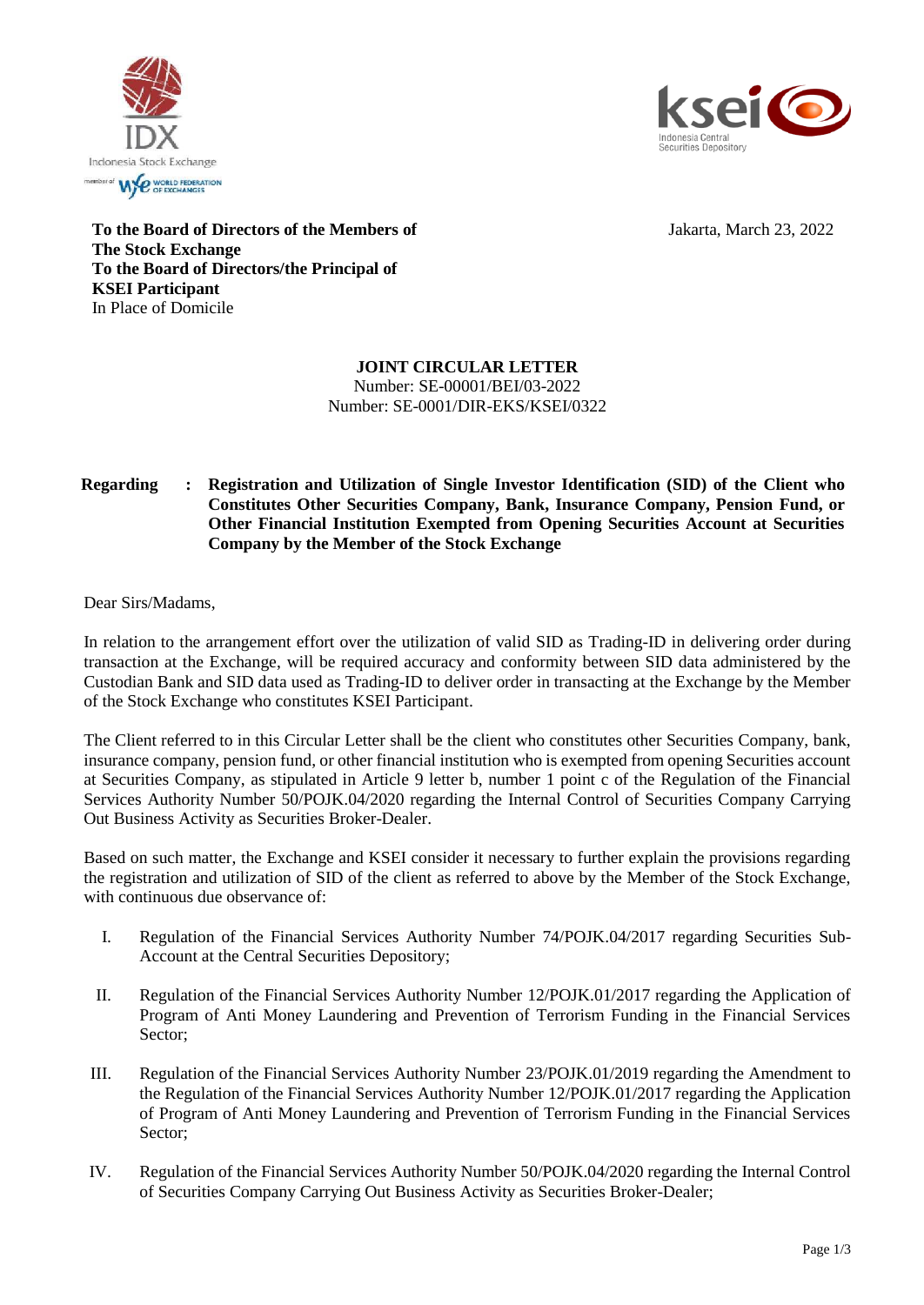



- V. Circular Letter of Bapepam and LK Number SE-16/BL/2012 regarding the Elucidation on the Regulation of Bapepam and LK Number V.D.3 regarding the Internal Control of Securities Company Carrying Out Business Activity as Securities Broker-Dealer as has been amended by means of the Circular Letter of the Financial Services Authority Number 9/SEOJK.04/2014 regarding the Amendment to the Circular Letter of the Chairman of Bapepam and LK Number: SE-16/BL/2012 regarding the Elucidation on the Regulation of Bapepam and LK Number V.D.3 regarding the Internal Control of Securities Company Carrying Out Business Activity as Securities Broker-Dealer;
- VI. Regulation of PT Bursa Efek Indonesia (the Exchange) Number II-A regarding the Trading of Equity Securities (Attachment to the Decree of the Board of Directors of PT Bursa Efek Indonesia Number: Kep-00061/BEI/07-2021 dated July 23, 2021); and
- VII. Regulation of PT Kustodian Sentral Efek Indonesia (KSEI) Number I-E regarding Single Investor Identification (SID) (Attachment to the Decree of the Board of Directors of KSEI Number: KEP-0029/DIR/KSEI/0616 dated June 21, 2016).

Based on the above mentioned provisions, then, for the Member of the Stock Exchange acting as KSEI Participant in administering SID of the client as referred to above, obliged to comply with the following matters:

- 1. In the event that the client delivered order in transacting at the Exchange by means of the Member of the Stock Exchange, the Member of the Stock Exchange will be obliged to request from the client aforesaid, in the form of valid and latest SID supplemented by data, information, and/or documents of the client as stipulated in the Circular Letter of KSEI Number SE-0004/DIR-EKS/KSEI/1021 regarding Data Reference and Information on the Issuance of Single Investor Identification (SID) Based on the Type of Investor and Guidance for the Checking of Information on the Activity for the Change of SID Data of the Client and SID Note Without SRE at ORCHiD.
- 2. The Member of the Stock Exchange will be obliged to observe:
	- a. The Application of Due Diligence of the Client (Client Due Diligence) as stipulated in Article 9 letter a number 1 of the Regulation of the Financial Services Authority Number 50/POJK.04/2020 regarding the Internal Control of Securities Company Carrying Out Business Activity as Securities Broker-Dealer; and
	- b. The updating of data, information, and/or the supporting documents of the client as stipulated in Article 44 paragraph (2) and (3) of the Regulation of the Financial Services Authority Number 12/POJK.01/2017 regarding the Application of Program of Anti Money Laundering and Prevention of Terrorism Funding in the Financial Services Sector.
- 3. Before the Member of the Stock Exchange uses SID of the client as the Trading-ID to deliver order in transacting at the Exchange, the Member of the Stock Exchange will be firstly obliged to register SID of the client aforesaid into C-BEST by following the mechanism stipulated in the Regulation of KSEI regarding Single Investor Identification (SID).
- 4. The Member of the Stock Exchange will be obliged to always ensure that SID of the client which is used as the Trading-ID to deliver the order in transacting as the Exchange constitutes the valid and latest SID.